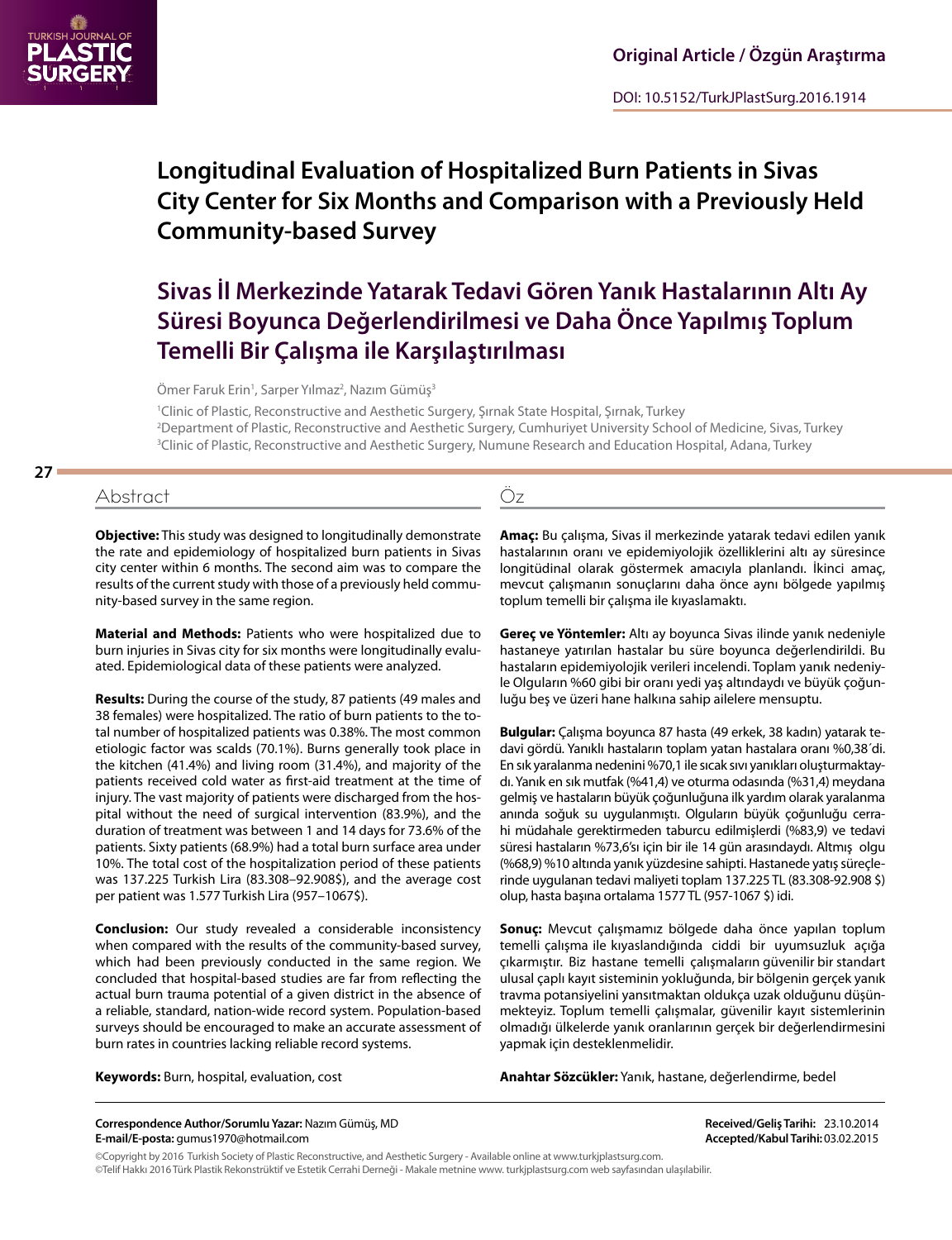#### **INTRODUCTION**

It is imperative to obtain and evaluate critical epidemiologic data for assessing preventive measures related to burn injuries. Meanwhile, the geographical and regional differences and epidemiologic data diversity cannot be overemphasized. The importance of community-based surveys has been previously stressed in the literature<sup>2,3</sup>; however, community-based studies are few, and epidemiologic data derived from hospital sources and the community itself have not been adequately compared. This study was planned as a complementary study of our previous research<sup>2</sup>, which was designed as a population-based survey in the same province. To our knowledge, there are no data in the literature comparing community- and hospital-based studies in the same region. Both kinds of studies have certain shortcomings in determining the exact nature of burn injuries, and combining these two studies with different designs may aid in minimizing bias emerging from them separately.

#### **MATERIAL AND METHODS**

These are the health institutions that had inpatient facilities in Sivas. The study was longitudinally planned, and all burn patients who were hospitalized in these hospitals were visited and regularly evaluated, with no inference in the treatment process. Age; sex; household information; place where the burn took place; burn etiology and percentage and depth; initial aid; treatment modality, hospital stay duration; and hospitalization period cost were recorded. The patients' rural or urban origin was noted as well.

#### **RESULTS**

During the study period, 87 patients were hospitalized in Sivas due to burn injuries. Of these, 68 were hospitalized in the University hospital and 19 were hospitalized in Sivas State Hospital. The other hospitals did not hospitalize burn patients during the study period. University hospital, with a bed capacity of 1051, hospitalized 17540 patients, whereas State hospital, with a bed capacity of 324, hospitalized 5179 patients in total. The total inpatient capacity of these two hospitals was 22.719 and the rate of burn patients was 0.38%. The departments where the burn patients were hospitalized are shown in Table I.

The patients who were hospitalized in the pediatric surgery, neurosurgery, and ophthalmology clinics sustained electrical burns with additional traumas. The patients hospitalized in pediatric clinics were under the age of one year and had a more than 10% total burn surface area. Forty-nine patients were males and 38 were females. Majority of the patients were between 0 and 2 years. Age distribution is shown in Table II.

Residential information was also taken into consideration: 36 (41.4%) of the patients were living in villages and rural areas and 51 (58.6%) were living in cities and counties. The household number of patients is given in Table III.

In majority of the patients, the etiologic factor was boiling water in the kettle. In most age groups except the 8–29- -old group, the most common etiologic factor was exposure to hot liquids (Table IV).

Burns generally took place in the kitchen in 41.4% of the patients, with the living room being the second most common place (Table V).

First-aid management that the burn patients received immediately after the burn was cold water application in 67 of the 87 patients (77.1%). In 17 patients (19.5%), no aid was given, and in only 3 (3.4%) patients, tomato paste and toothpaste were applied to the wounds. Seventy three patients (83.9%) were healed with the help of medical treatment, and in 14 patients (16.1%), surgical intervention was required. Total hospitalization duration of all burn patients was 1203 days. In 64 patients, hospitalization duration was between 1 and 14 days (73.6%); in 12 patients, it was between 15 and

| <b>Table I.</b> Departmental distribution ' |                        |                        |                          |                          |              |                          |  |
|---------------------------------------------|------------------------|------------------------|--------------------------|--------------------------|--------------|--------------------------|--|
| Hospital                                    | <b>General Surgery</b> | <b>Plastic Surgery</b> | <b>Pediatrics</b>        | <b>Pediatric Surgery</b> | Neurosurgery | Ophthalmology            |  |
| <b>Cumhurivet University</b>                | 33                     | 27                     |                          |                          |              |                          |  |
| Sivas State Hospital                        |                        | 19                     | $\overline{\phantom{0}}$ | $\overline{\phantom{0}}$ | -            | $\overline{\phantom{a}}$ |  |
| Total                                       | 33                     | 46                     |                          |                          |              |                          |  |

| <b>Table II.</b> Age distribution |                           |      |  |  |  |
|-----------------------------------|---------------------------|------|--|--|--|
| Age                               | <b>Number of patients</b> | $\%$ |  |  |  |
| $0 - 2$                           | 37                        | 42.5 |  |  |  |
| $3 - 5$                           | 12                        | 13.8 |  |  |  |
| $6 - 7$                           | 4                         | 4.6  |  |  |  |
| $8 - 18$                          | $\overline{7}$            | 8.1  |  |  |  |
| 19-29                             | 8                         | 9.2  |  |  |  |
| >30                               | 19                        | 21.8 |  |  |  |

| <b>Table III.</b> Household number of patients |                          |      |  |  |  |  |
|------------------------------------------------|--------------------------|------|--|--|--|--|
| Household<br>number                            | <b>Patient</b><br>number | $\%$ |  |  |  |  |
| $\leq 4$                                       | 16                       | 18.4 |  |  |  |  |
| $5-6$                                          | 38                       | 43.7 |  |  |  |  |
| $7 - 8$                                        | 17                       | 19.5 |  |  |  |  |
| $9 - 10$                                       | 10                       | 11.5 |  |  |  |  |
| $\geq$ 11                                      | 6                        | 6.9  |  |  |  |  |
|                                                |                          |      |  |  |  |  |

**28**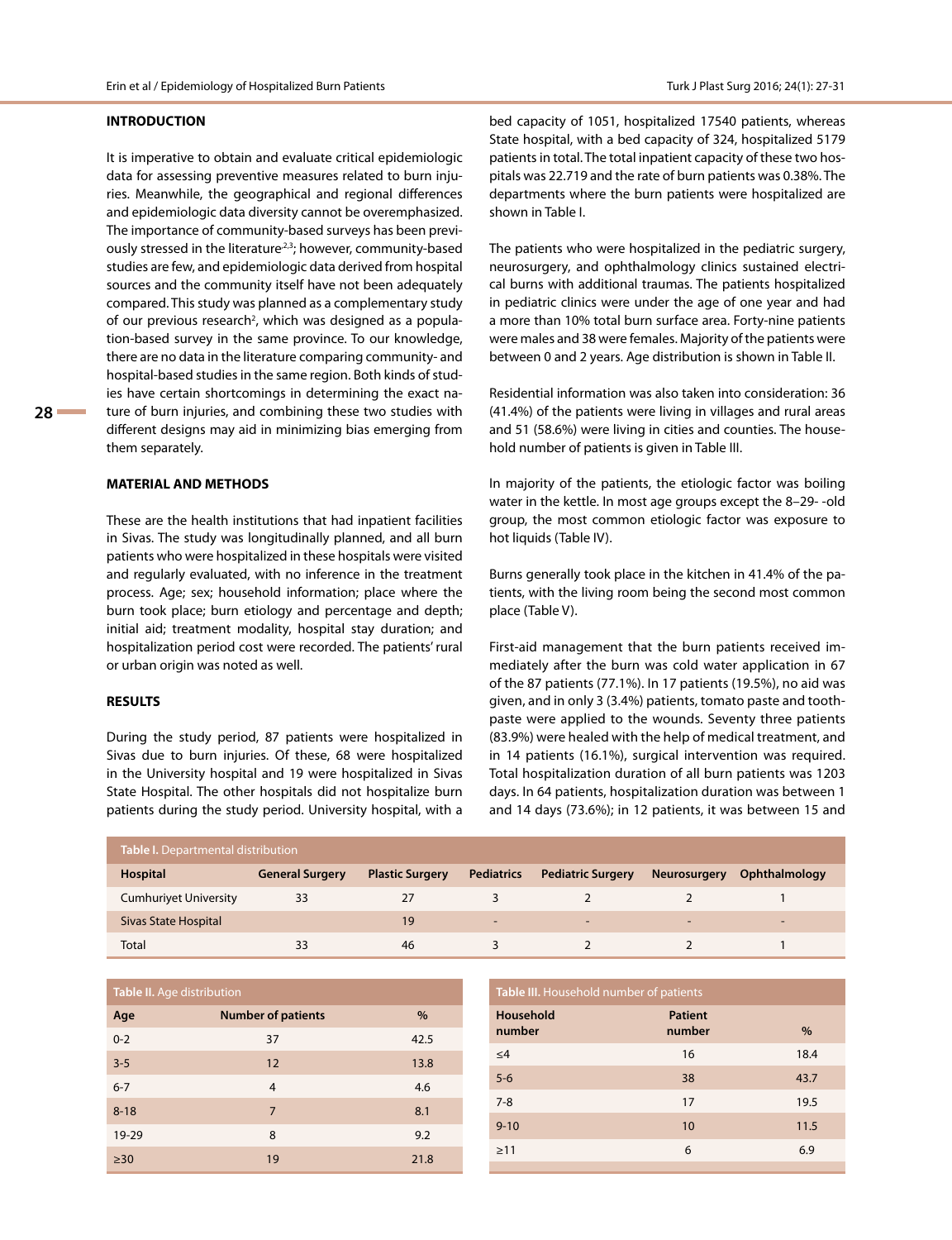**Table IV.** Etiologic factors according to age groups

|                          |                          | Age groups               |                |               | <b>Total</b>              |      |
|--------------------------|--------------------------|--------------------------|----------------|---------------|---------------------------|------|
| <b>Etiologic factors</b> | $0 - 2$                  | $3 - 7$                  | $8 - 29$       | $>30$         | <b>Number of patients</b> | $\%$ |
| Boiling water in kettle  | 22                       | 8                        | 3              | 5             | 38                        | 43.7 |
| Other boiling liquids    | 9                        | 8                        |                | 5             | 23                        | 26.4 |
| Electricity              | $\overline{\phantom{a}}$ | $\overline{\phantom{a}}$ | $\overline{7}$ | $\mathcal{P}$ | 9                         | 10.3 |
| Flame                    |                          | $\overline{\phantom{a}}$ | $\overline{2}$ | 3             | 6                         | 6.9  |
| Contact with hot objects | 5                        | $\overline{\phantom{a}}$ |                | 1             | 6                         | 6.9  |
| Hot oil                  | -                        | $\overline{\phantom{0}}$ |                | $\mathcal{P}$ | 3                         | 3.5  |
| Lightening               | $\overline{\phantom{a}}$ | $\overline{\phantom{a}}$ |                |               | $\overline{2}$            | 2.3  |

| <b>Table V.</b> Place where burn took place |
|---------------------------------------------|
|---------------------------------------------|

| Place where burn took place | <b>Number of patients</b> | $\%$ |
|-----------------------------|---------------------------|------|
| Kitchen                     | 36                        | 41.4 |
| Living room                 | 27                        | 31.1 |
| Outdoors                    | 13                        | 14.8 |
| <b>Bathroom</b>             | 5                         | 5.7  |
| Garden                      | 3                         | 3.5  |
| <b>Working place</b>        | 3                         | 3.5  |

| Table VI. Total burn surface area of patients |                           |      |  |  |  |
|-----------------------------------------------|---------------------------|------|--|--|--|
| Total burn surface area                       | <b>Number of patients</b> | $\%$ |  |  |  |
| $< 10\%$                                      | 60                        | 68.9 |  |  |  |
| $10 - 20%$                                    | 22                        | 25.3 |  |  |  |
| $>20\%$                                       | 5                         | 5.8  |  |  |  |

| <b>Table VII.</b> Costs for patients |                  |     |                             |     |  |  |  |
|--------------------------------------|------------------|-----|-----------------------------|-----|--|--|--|
|                                      |                  |     | Total burn surface area (%) |     |  |  |  |
| Costs (TL)                           | Costs(5)         | <10 | $10 - 20$                   | >20 |  |  |  |
| $<$ 500                              | $< (303 - 338)$  | 19  | 1                           | 3   |  |  |  |
| 500-1500                             | 303-1014         | 32  | 6                           | 1   |  |  |  |
| 1500-3000                            | 909-2027         | 9   | $\mathcal{P}$               | 1   |  |  |  |
| >3000                                | $>(1818 - 2027)$ |     | 13                          |     |  |  |  |

28 days (13.8%); and in 11 patients, it was more than 28 days (12.6%). The total burn surface area of the patients is given in Table VI.

After initial treatment, 5 patients were transferred to burn units in other cities. In all of them, the total burn surface area was more than 20%. The cost of the treatment of patients is given in table VII. In Table VIII, a summary of all patients' hospitalization durations and total burn surface burn areas are given.

### **DISCUSSION**

Epidemiologic data concerning burn trauma are less in Turkey. Most existing data were retrospectively obtained from hospital

| Table VIII. Hospitalization days and total burn surface areas of all<br>patients |                          |                   |                   |               |                              |  |  |
|----------------------------------------------------------------------------------|--------------------------|-------------------|-------------------|---------------|------------------------------|--|--|
| <b>Stay in hospital</b>                                                          |                          |                   |                   |               |                              |  |  |
| Burn %                                                                           | $1 - 7$<br>days          | $8 - 15$<br>days  | $16 - 30$<br>days | $>30$<br>days | <b>Number of</b><br>patients |  |  |
| 1                                                                                | $\overline{\phantom{0}}$ | $\qquad \qquad -$ | -                 | -             | $\overline{\phantom{m}}$     |  |  |
| $\overline{2}$                                                                   | $\overline{2}$           | $\overline{2}$    |                   |               | $\overline{4}$               |  |  |
| 3                                                                                | 5                        | 3                 |                   |               | 8                            |  |  |
| $\overline{\mathbf{4}}$                                                          | $\mathbf{1}$             | $\mathsf 3$       | $\mathbf{1}$      |               | $\overline{5}$               |  |  |
| 5                                                                                | $\overline{\mathbf{4}}$  | 3                 |                   |               | $\overline{7}$               |  |  |
| 6                                                                                | $\overline{7}$           | $\mathbf{1}$      |                   |               | $\bf 8$                      |  |  |
| $\overline{7}$                                                                   | $\overline{\mathbf{4}}$  | 5                 | 1                 | $\mathbf{1}$  | 11                           |  |  |
| 8                                                                                | $\overline{\mathbf{4}}$  | $\overline{4}$    | 3                 | $\mathbf{1}$  | 12                           |  |  |
| 9                                                                                | $\mathbf{1}$             | 3                 |                   | 1             | 5                            |  |  |
| 10                                                                               | $\mathbf{1}$             | $\mathbf 2$       |                   | $\mathbf{1}$  | $\overline{4}$               |  |  |
| 11                                                                               | $\mathbf{1}$             |                   |                   |               | $\mathbf{1}$                 |  |  |
| 12                                                                               |                          | $\mathbf{1}$      | $\overline{2}$    | $\mathbf{1}$  | $\overline{4}$               |  |  |
| 13                                                                               |                          |                   | $\overline{2}$    |               | $\overline{2}$               |  |  |
| 14                                                                               |                          |                   | $\overline{1}$    | $\mathbf{1}$  | $\overline{2}$               |  |  |
| 15                                                                               | 1                        |                   | $\mathbf{1}$      | 1             | 3                            |  |  |
| 16                                                                               |                          |                   | $\mathbf{1}$      |               | $\mathbf{1}$                 |  |  |
| 17                                                                               |                          |                   | $\mathbf{1}$      | 1             | $\overline{2}$               |  |  |
| 18                                                                               |                          |                   |                   | $\mathbf{1}$  | $\mathbf{1}$                 |  |  |
| 19                                                                               |                          |                   |                   |               | $\overline{\phantom{a}}$     |  |  |
| 20                                                                               |                          |                   |                   | $\mathbf 2$   | $\overline{2}$               |  |  |
| $21 - 25$                                                                        | 3                        |                   |                   |               | 3                            |  |  |
| $26 - 30$                                                                        | $\mathbf{1}$             |                   |                   |               | $\mathbf{1}$                 |  |  |
| $31 - 40$                                                                        |                          |                   |                   |               | -                            |  |  |
| $41 - 45$                                                                        | 1                        |                   |                   |               | $\mathbf{1}$                 |  |  |

records. Developed countries heavily rely on hospital records due to their regular and complete recording systems. In underdeveloped and undeveloped countries, lack of adequate recording systems make the statistical data relatively inefficient. Population-based surveys are also not widespread among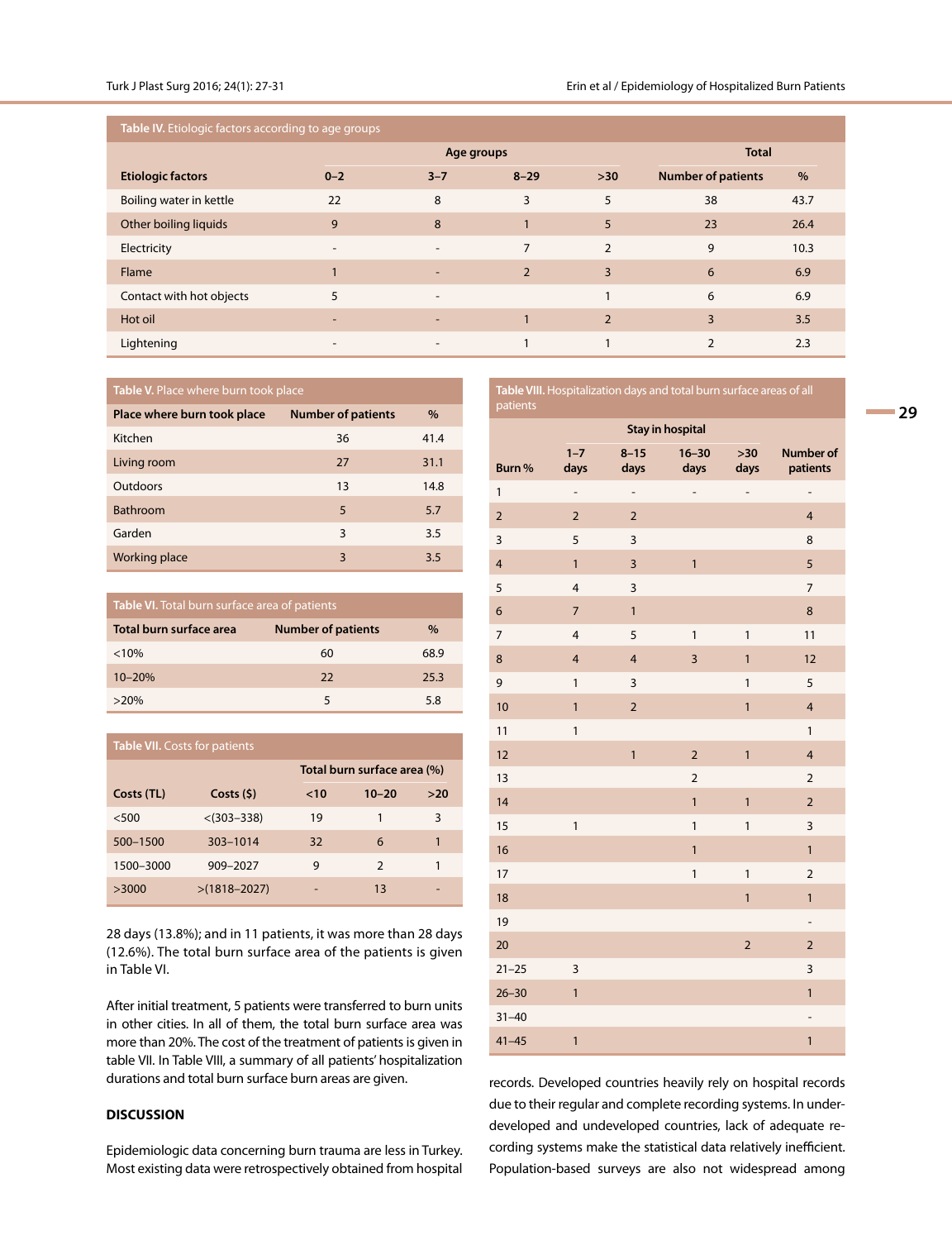these countries.<sup>3,4</sup> In the study by Mekele, which was conducted in Ethiopia, a survey was performed on 7309 individuals who were randomly selected, representing a population of 96.938. This study revealed an annual burn incidence of 1.2%. In a similar study, which was conducted in Bangladesh, where a survey was conducted 171.366 people, the annual incidence was found to be 0.29%. This study included only children under 18 years old, and the result is unexpectedly low in this age group. A unique population-based study conducted in Holland on 24.000 individuals revealed an annual burn incidence 0.3%.

In Turkey, till date, now there are only two published population based studies. The first one was held in Denizli province.5 This study included 1068 individuals who were selected to represent the central city of Denizli province. The authors obtained the burn history of the selected individuals over the last 10 years, and they reported a total incidence of 10 years being 12.6%. The second population-based survey is the Sivas study.<sup>2</sup> In this study, 8107 patients were randomly selected to represent the entire Sivas province, including urban and rural areas. The annual burn incidence was found to be 0.37%.

The inadequacy of hospital records in Turkey, similar to other underdeveloped countries, is generally accepted, but the actual correlation of data between hospital records and population-based surveys needs to be established. In fact, this was the main motivation behind the current study. To our knowledge, there is no study in the literature comparing these two methodological techniques. We think that it is valuable to compare the population-based survey and hospital-based study (current study) in the same region. While comparing these two studies, we are fully aware of the fact that these two studies have some differences concerning the methodologies and the difficulty in interpreting the results of the two studies.

In the population-based survey, the annual burn incidence was calculated to be 3.7/1000, and among these patients, 315 were expected to be hospitalized, so we expect 157-158 patients to be hospitalized in 6 months. In the current study, 87 patients were hospitalized in 6 months in the city center. We should consider that there are hospitals in counties and that some burn patients in the outer regions of Sivas province are closer to the neighborhood provinces, so they may prefer to go to those hospitals. Then, it is reasonable to roughly assess that 45% of the patients might be hospitalized either in county hospitals or other province hospitals. When we compare the details concerning the patient's burn total burn surface area, the discordance between the population-based survey and hospital-based study increases. In the population-based survey, there was 1 patient with a 25% total burn surface area, 1 with a 20% total burn surface area, and 1 with a 15% total burn surface area. Therefore, we expect 34-35 patients in six months for each of the burn percentages. However, in the current study, we had 7 patients with 15–19% total burn surface areas, 5 with 20–24% total burn surface areas, and 2 with ≤25% total burn surface areas. It is not reasonable to think that patients with 15% or more total burn surface areas were hospitalized in county hospitals because of the limited capabilities of these hospitals. Majority of the patients with these

percentages of total burn surface areas should be transported to neighborhood provinces or to bigger provinces that have sophisticated and fully-equipped burn centers. On the other hand, the same mechanism makes the medical records of developed burn centers less reliable because of their complex patient spectrum epidemiologically. This epidemiological pattern, which we widely observe in Turkey, makes hospital-based epidemiological data unreliable for demonstrating the regional characteristics of burn injuries in the absence of a definitive national record system. In turn, the lack of accurate information for determining regional requirements makes the burn care planning problematic.

### **CONCLUSION**

We think that investigating hospital records as a method of an epidemiological survey for a given region are far from reflecting the actual burn trauma potential, particularly in developing countries. In these countries, population-based surveys are crucial to elucidate the burn profile.

**Ethics Committee Approval:** This study was planned as a graduation thesis in plastic surgery residency in 2009; and at that time ethics committee approval has not been required for these theses. Moreover, this study did not include any treatments, interventions, or patient follow up, it is merely an epidemiologic survey.

**Informed Consent:** This study was an epidemiologic survey which did not include any treatment, intervention or patient follow up. For this reason informed consents are not available for this study.

**Peer-review:** Externally peer-reviewed.

**Author Contributions:** Concept – S.Y.; Design – S.Y., Ö.F.E.; Supervision – S.Y.; Resources – S.Y.; Materials – S.Y., Ö.F.E.; Data Collection and/or Processing – Ö.F.E.; Analysis and/or Interpretation – S.Y., N.G., Ö.F.E.; Literature Search – S.Y., Ö.F.E.; Writing Manuscript – N.G.; Critical Review – N.G.

**Conflict of Interest:** No conflict of interest was declared by the authors.

**Financial Disclosure:** The authors declared that this study has received no financial support.

**Etik Komite Onayı:** Bu çalışma 2009 yılında uzmanlık tezi çalışması olarak planlanmıştır. O tarihte uzmanlık tezleri için etik kurul onayı zorunluluğu bulunmadığından bu çalışma için etik kurul onayı alınmamıştır. Ayrıca bu çalışmada hastalar üzerinde herhangi bir ilaç tedavisi ya da cerrahi girişim uygulanmamış, hasta takibi de yapılmamıştır. Bu yalnızca bir epidemiyolojik çalışmadır.

**Hasta Onamı:** Bu çalışma yalnızca bir epidemiyolojik çalışma olup, hastalara yapılmış bir tedavi, cerrahi girişimi içermemektedir. Hasta takibi de yapılmamıştır. Bu hastalardan onam alınmamıştır.

#### **Hakem Değerlendirmesi:** Dış bağımsız.

**Yazar Katkıları:** Fikir – S.Y.; Tasarım – S.Y., Ö.F.E.; Denetleme – S.Y.; Kaynaklar – S.Y.; Malzemeler – S.Y., Ö.F.E.; Veri Toplanması ve/veya İşlemesi – Ö.F.E.; Analiz ve/veya Yorum – S.Y., N.G., Ö.F.E.; Literatür Taraması – S.Y., Ö.F.E.; Yazıyı Yazan – N.G.; Eleştirel İnceleme – N.G.

**30**